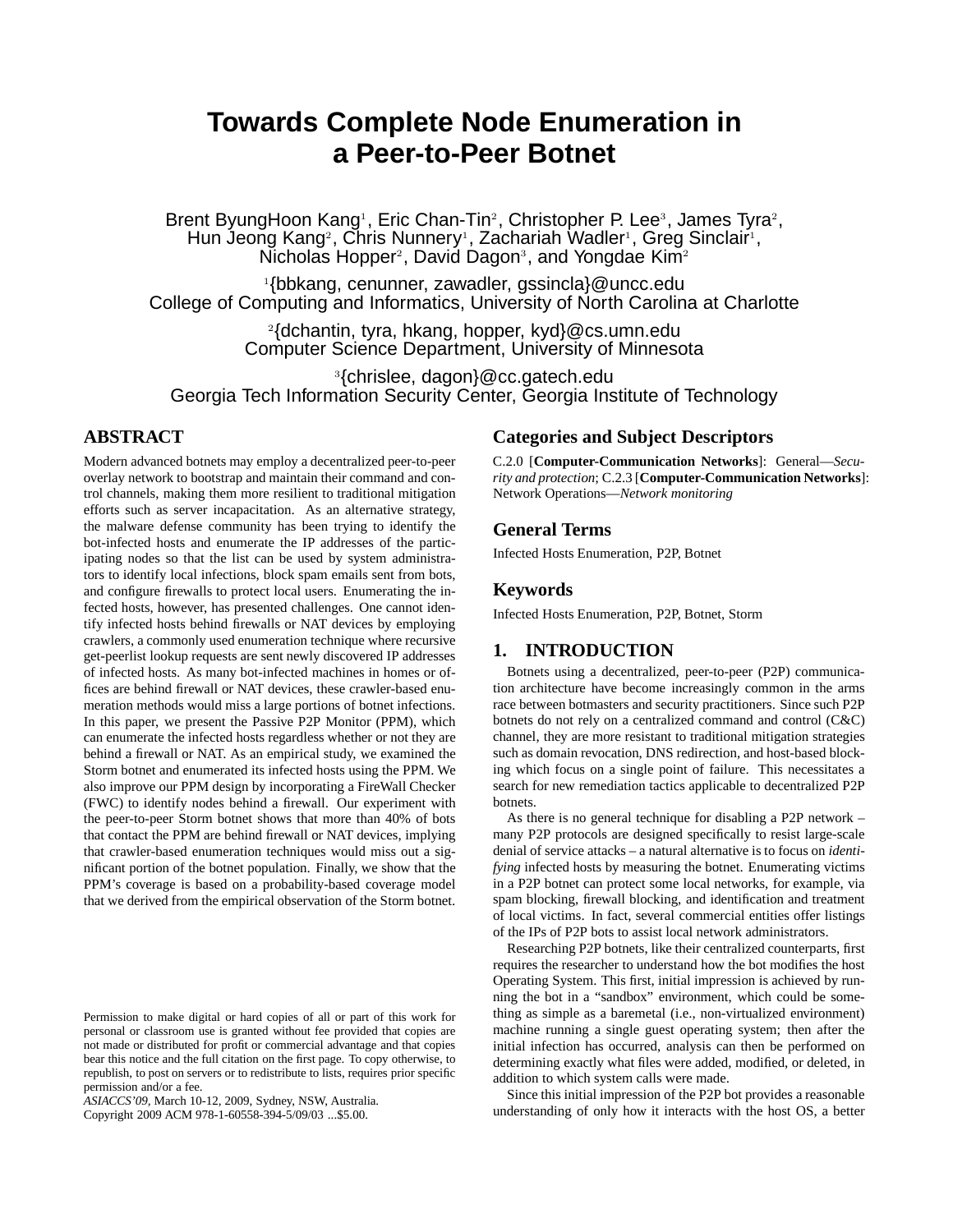understanding of the network behavior by the bot, especially P2P bots, is of much greater concern. Detailed protocol analysis can be ascertained by studying captured network traffic on a network proxy and this protocol analysis provides many clues as to how the bot communicates with its peers and with the bot master, as well.

Once the method for how a bot communicates with its peers is known, it is possible to build a crawler to examine the botnet. A crawler works by initiating some sort of get-peerlists network transactions by either sending look-up requests or get-peerlist protocol employed in the specific peer to peer network that the botnets are built upon. The crawler can then recursively send the same requests to the newly discovered IP addresses of the infected hosts. However, the crawler method in general would not be able to enumerate bots behind firewall or NAT. These bots cannot be accessed from the connection initiated outside unless the firewall or NAT specifically allows such connection. Since the crawler needs to initiate the contact to the nodes, it cannot enumerate the infected hosts behind firewall or behind the NAT configuration that essentially acts as firewall. This limitation to crawling can be significant, as many bot-infected machines can be behind a NAT or firewalls in both homes and offices. Thus, crawler-based enumeration alone would miss a large portion of botnet infections.

Therefore, we sought to find an enumeration method that can identify the infected hosts regardless whether or not they are behind a NAT or firewall devices. Here, we present the Passive P2P Monitor (PPM) and the FireWall Checker (FWC).

Passive P2P Monitor (PPM) is a collection of a "routing only" nodes that act as peer nodes in the P2P network, but are under the control of a single user (i.e., defender). Like a crawler, in order to build the emulated node in PPM, we first need to acquire the understanding of P2P protocol details used by the botnet as a C&C channel or as a bootstrapping mechanism to join the C&C channel. With the P2P protocol knowledge, we can then build the "routing only" nodes on the P2P network.

Since most P2P protocols use regular nodes as overlay "routers" for lookups or as intermediary hops for finding destination nodes, a natural approach to monitor the activities on the P2P network is to join the network as a large number of "routing only" nodes. These nodes can run on a single machine, which can then record the traffic they see and use it to look for bot's location and observe its P2P network interactions.

We further sought to answer a research question: how many bots are behind firewall or NAT. PPM can enumerate both firewalled and unfirewalled nodes, however it cannot distinguish which node is behind firewall or not. To find out which node is behind firewall, we designed and developed the FWC (FireWall Checker), which can be used in conjunction with PPM or any kind of passive monitor that receives the network transaction initiated by the infected host.

FWC utilizes the fact that the modern stateful firewall remembers the connection details of an internally initiated communication such that replies coming from outside (remote) can be allowed back to the initiator. This creates a state table containing the transport protocol, initiator IP address, initiator port number, remote IP address, and remote port number. If the firewall acts as a NAT, it will also remember the port allocated by the NAT for that connection.

When a remote bot-infected machine sends a message to our enumerator (e.g., PPM), we can then send back two query packets to that node: one from the sensor and one from another IP address (i.e., FWC) that we control and monitor. If a reply is sent to both hosts, then the infected host is fully open and not behind any sort of stateful firewall. If a reply is only sent to the enumerator, then the node is behind a firewall/NAT. If no reply is received, then the node

may be offline, or the IP could be spoofed in the original message.

As an empirical study, we used the PPM and FWC to enumerate the infected hosts on the Storm botnet, measuring the portions of nodes behind firewall or NAT. Our result shows that almost 40% of bots that contact PPM are behind NAT or firewall, implying that a botnet enumeration based on crawling mechanism alone would miss out significant portion of the botnet population. When we analyzed the difference between the enumerations results from the PPM and a crawler, we also found an interesting fact that the P2P bots that are found by the crawler but not found by the PPM have a fairly short lifetime (e.g., close to 0 minute on average), while the bots found by the PPM but not by the crawler had a lifetime of 19 minutes on average. This implies that the PPM would not be able to enumerate a bot that does not send a search message, while the crawler can quickly enumerate a connected group of localized peers who are connected through constant publicize messages that Storm bots send out. However, such short-lived bot is in fact not a member of the botnet yet, as without a search for a hash it cannot join the C&C channel. Thus, the crawler does not find bots that the PPM is able to.

After we analyzed the difference in enumeration data sets between a crawler and the PPM, we wanted to see if the PPM's enumeration capability indeed covers the entire P2P bot network. To show a complete coverage of the PPM, we first derived a PPM coverage model based on probability theory, and then empirically confirm that with high probability the PPM will enumerate all the bots who sent out search message at least one time to a k number of peer nodes. The k for the Storm bot we experimented with is 200.

# **2. PRELIMINARIES**

### **2.1 Storm Botnet**

The Storm botnet, which originated in January of 2007 [10], is one of a few known P2P-based botnets, and has attracted a great deal of attention for its architecture, variety of transmission methods, and size. Despite its unique architecture, the Storm botnet is capable of engaging in malicious behavior typical of other botnets. Since its discovery, it has been used for distributiing spam emails, participating in "click" frauds, and launching distributed denial of service attacks against a variety of targets, most commonly spam blacklisting services as well as anti-malware researchers [25].

Storm has employed two distinct peer-to-peer networks for use as its Command and Control (C&C) channel. The first network, used from January 2007 until October 2007, co-opted the Overnet. Starting from October 2007, new Storm bots joined an "encrypted" network that follows the same set of protocols as the earlier network but encrypts packets at the application level using the Vigenère cipher with a 320-bit key. Since the packets are encrypted, this network no longer interacts with the original Overnet network.

**Overnet Protocol:** The Overnet protocol [19] like other widelyused peer-to-peer protocols, such as BitTorrent [16], utilizes a Distributed Hash Table (DHT) interface for finding files. The DHT interface allows a node to publish [key, value] bindings, where *keys* are constrained to be elements of *ID Space* – 128 bits in size, while *values* are arbitrary strings. Lookups are performed by computing the cryptographic hash (MD4) of a keyword; this hash is bound to the cryptographic hash of a file, which is in turn bound to a string containing metadata about the file, including name, length, and the IP addresses of peers that have the file.

Each peer in the Overnet is assigned an ID from the *ID Space*. Peers are then responsible for maintaining the binding values for keys that are "close" to their ID. Each peer maintains a local "rout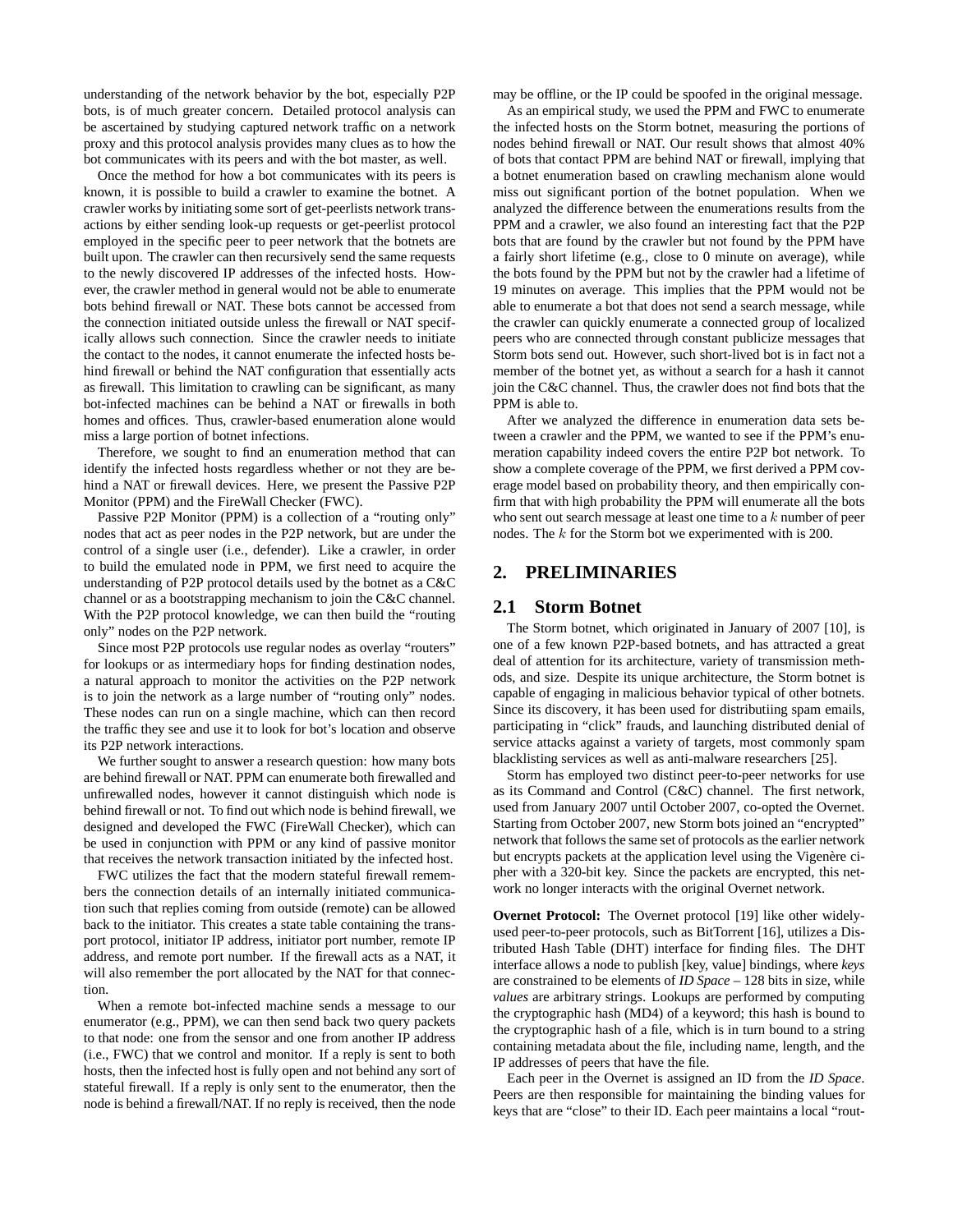ing table" of the IP addresses and IDs of other peers. It is similar to Kademlia [18] where each peer's routing table contains  $k = 20$ nodes whose IDs match the first  $i$  bits of the peer's ID, for each  $i \in \{0, 1, 2, \ldots, \log(n/k)\}\)$ . A peer searches for a given key  $\kappa$  using "iterative prefix matching:" starting from the routing table, the peer repeatedly asks the  $\alpha = 3$  nodes it knows with IDs closest to  $\kappa$  for their k nodes closest to  $\kappa$ , which are then added to the list of known peers, until it finds a replica root. The distance between two IDs is the 128-bit integer represented by their exclusive or  $(\oplus)$ . In Overnet, like other DHTs, the nodes closest to the key, or "replica roots" can be found with logarithmic efficiency. Nodes can join the network by using a "bootstrapping list" – this can be either a file consisting of hard-coded IP addresses and ports or a link to a website. Important message types for Overnet protocol are introduced in Appendix A.

**Storm's Overnet Protocol:** Storm bots connected to the Overnet network used the same ID space, message types, and semantics as the other clients, and earlier version of the Storm was connected with Overnet, which has been used for old eDonkey clients. However, after Storm started encrypting traffic using the Vigenère cipher, it has been disconnected from Overnet, forming a separate network. (We describe how we cracked the xor-key in Appendix B.) Storm makes use of its P2P network(s) to publish and search for botnet-related information. Over the course of time, the encoding of this information has undergone several revisions. For example, in one revision, it was stored encrypted with RSA [9], which the searching bots decrypted using a key hard-coded in the binary along with other information received in the search reply [25].

Recent work by Stewart [24] revealed more detailed information about the implementation of the botnet, including a hash generation algorithm [24]. As mentioned above, every node in the Storm network is associated with a 128-bit ID. The hash generation algorithm produces 32 hashes from the current date and 32 hashes from the (current date - 1900 years), which are (relatively) uniformly distributed over the 128-bit ID space. Nodes in the network use those hashes to publish and search for information. For example, a node will publish to one of the 32 hashes a specially-crafted hash containing its IP address and TCP port. Any node can search for that hash and find that it has to connect to that IP address and TCP port to download information (for example, the latest malware update). Due to timezone differences, each Storm node also searches for the previous day and next day hashes.

### **2.2 Enumerating Storm Bots**

The peer-to-peer nature of the Storm botnet requires each node to communicate with other nodes in order to search or publish information, using multi-hop P2P routing protocol. There are different ways in trying to enumerate the number of P2P bots in the Storm network.

#### *2.2.1 Bare-Metal Machines*

A simple way to monitor a botnet is to run a bot by infecting a machine (called a Bare-metal) and observe its traffic. Usually, it is fairly easy to infect a real machine to become part of the Storm network. The downside is that a physical machine is needed, which costs both time and money. Other resource constraints include obtaining an IP address and configuring the internal network so as not to take part in the malicious activities, by for example having the external router block all SMTP traffic.

Virtual Machines (VM) emulate a real Operating System on a physical machine. Several VMs can be run on one physical machine. Thus, the number of infected machines can be increased. Moreover, the binary can be analyzed – the state of the virtualized hardware, including the CPU registers and memory, can be inspected. However, some malwares have been reported to detect these VM environments [8]. With either bare-metal machines or virtual machines, it is very hard to enumerate the Storm network: (i) only a few of the Storm nodes are controlled, and (ii) only a partial view of the network is obtained.

#### *2.2.2 Crawler*

One of the simplest but most well-known approach to enumerating any network is to crawl that network. The crawler starts from some known starting point (for example controlled bare-metal machines). It then asks the first node for more nodes. This can be done in the Storm network by sending an Overnet routing request. Since Storm is based on the Overnet protocol, nodes in the network need to route requests so that the searched ID (hash) can be found. The crawler will then ask the newly found nodes for more nodes, gradually building its list of known Storm nodes.

A crawler can be easily implemented and is lightweight and could probably crawl the whole network within minutes. However, the major problem with crawling is that nodes behind firewalls or NATs cannot be contacted. Modern stateful firewalls remember the connection details of an internally initiated communication such that replies coming from outside (remote) can be allowed back to the initiator. This creates a state table containing the transport protocol, initiator IP address, initiator port number, remote IP address, and remote port number. If the firewall acts as a NAT, it will also remember the port allocated by the NAT for that connection.

Moreover, churn, dynamic IP addresses, packet loss, and stale nodes returned by Storm bots can lead the crawler to finding only a subset of all the nodes in the network. If a node is contacted by the crawler and does not respond, the crawler cannot assume that this node is part of the network.

### *2.2.3 Sybil Attack*

Since we know the P2P protocol spoken by Storm nodes, any process that speaks the P2P protocol can be joined to the network. They only listen in to the network and reply to routing messages and participate in the P2P network. This node could be implemented in a very light-weight manner, which allows many nodes to be run on a single physical machine, thus acting as a Sybil [5] and passively monitoring the P2P network. Over time, these nodes will become "popular" (so called, Eclipse attack [21]) since they are always online and contribute to the P2P network. Thus, they will attract more messages and more Storm nodes will know of these nodes (even bootstrapping from them). The main downside of this approach is its passive nature. It is also unable to determine if a message received from an IP address is spoofed or if it is a real IP address.

## **2.3 Related Work**

Understanding the behavior of botnets themselves, in both centralized and decentralized forms, is critical to botnet node enumeration efforts. Rajab et al. presented in [20] a study of nearly 200 unique IRC botnets in an effort to methodically dissect botnet behavior. Assessed is the prevalence of IRC botnet activity, subspecies variety and quantity, and changes in a botnet over time. In this attempt, they were quite successful. The taxonomy of botnet structures offered by Dagon et al. in [4] further characterizes botnet behavior and architectures, with the intent of classifying botnets in dimensions which can correspond to mitigation strategies. While our research is concerned exclusively with a peer-to-peer botnet and incorporates different analysis techniques, e.g., in enumeration, our efforts are complementary for overall botnet study.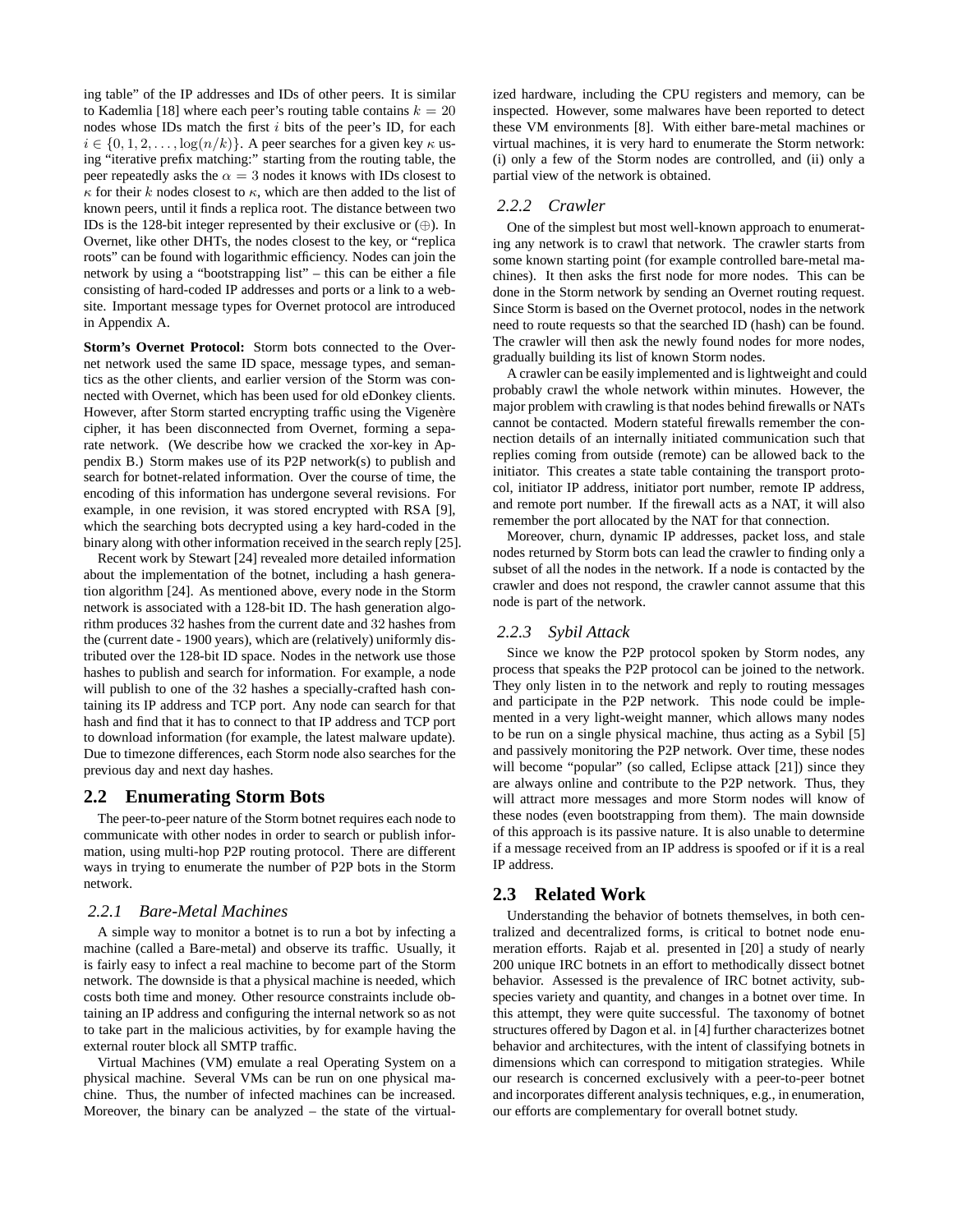Grizzard et al. outlined the history of bots, both malicious and non-malicious, and the emergence of peer-to-peer based botnets in [10]. The key challenge in detecting the bot controller in a peerto-peer network is due to the dynamic and distributed design of the architecture. A case study of a particular peer-to-peer bot, Peacomm, another name for the Storm bot, is also included to provide the reader with an understanding of how peer-to-peer botnet strategies may be implemented in the real world.

The potential threat posed by bots using peer-to-peer protocols for their command and control (C&C) was discussed in [3]. Cooke et al. identified some of the foundational analysis techniques for handling botnets including incapacitation of the botnet itself, monitoring the C&C channels, and tracking the propagation and attack mechanisms. This work highlights the underlying difficulties in monitoring the channel(s) that may lead back to the bot controller [3].

Critical to enumeration and mitigation research in peer-to-peer botnets is binary analysis, including the system and network activity of malware. Stewart provided the first in-depth analysis of a Storm binary in [25], which includes detailed information about its hard-coded peer lists and the hash generation algorithm Storm employs. This research also provides information as to what the bot, at the time of writing, was used for: distributed denial of service attacks and email spamming. Stover et al., Florino, and Cibotario also provided comprehensive binary analyses [26, 9] of the Storm malware. Stover et al. also explored the Nugache botnet which also employs a peer-to-peer architecture.

Historically, the Storm malware authors have continuously changed the operations of the botnet in attempts to thwart intrusion and manipulation by outside entities. Following several evolutionary changes to Storm's architecture and behavior, Stewart presented a briefing on the Storm protocols and intricacies of its encryption usage [24]. The architectural hierarchy of the botnet within Storm's Overnet-based network was discussed, which gave insight into the botnet's use of tiers and Nginx proxies to create five different levels of functionality. Storm nodes lowest in the hierarchy, subnodes, are relegated to spamming and DDoS attack tasks. Supernodes, next in the hierarchy, are used as reverse HTTP proxies and DNS fast-flux name servers. A tier of Nginx servers known as subcontrollers are employed to obscure a single master Nginx proxy, which is in turn used to conceal the node on the top-tier of the hierarchy, a master Apache C&C server. This insightful presentation principally covered the current architecture of Storm rather than the complete enumeration of its nodes, which is our focus in our research.

Efforts to detect Storm traffic in networks have also been performed. BotHunter [12] is a host-based IDS Storm detection framework. BotHunter correlates conversation dialogues between internal nodes and external IPs with consistent known Storm behavior in an effort to detect local assets infected with Storm. BotHunter is effective for local system administrators and users in finding these bots within their monitored infrastructure. BotMiner, by Gu et al. [11] also is designed to identify botnet activity in IRC, HTTP-based, and peer-to-peer botnets in a locally monitored network. BotSniffer [13], by Gu et al., is also a botnet traffic detection framework, but only for HTTP-based and IRC botnets. These detection frameworks are designed to locally identify botnet activity, rather than enumerate external nodes, as in our work.

Beyond local network and system behavioral analysis of Storm malware and localized IDS-based tool design, Storm node enumeration, which this paper elucidates, is an additional avenue of research pursued by several individuals. Enright presented an exploration of the Storm botnet using a Storm network crawler in [6]. This work was later expanded, where Kanich et. al discussed the Storm botnet in an exploration of accuracy assessments in botnet measurement with their implementation of a Storm network crawler known as Stormdrain [15, 7]. Particular focus is placed on parsing nebulous traffic from a variety of sources from actual, legitimate Storm traffic, based on the ability of encountered nodes to correctly speak the Storm botnet protocol.

An enumeration attempt was also performed by Holz et al. in [14], where a delineation of the network and system behavior of Storm binaries was offered, as well as tracking methodologies for measurement, and mitigation strategies for these types of peer-to-peer botnets. The authors' work involved estimating the number of compromised nodes within Storm with a crawler that repeatedly performed route-requests as well as delineating two methods to disrupt Storm command and control functions. These disruption methods employed the use of the Sybil attack as well as a pollution attack to mitigate the botnet. The ability of our PPM and FWC tools to enumerate and differentiate nodes that are behind a firewall or a NATnetwork allows us to enumerate the network more completely.

# **3. ARCHITECTURE**

Crawling has been a major tool for enumerating nodes in a P2P network [23, 27] and the Storm botnet [15, 14]. However, it has a fundamental limitation: Nodes behind a firewall or a NAT cannot be reached. To resolve this issue, we focus on designing a monitoring system, called Passive P2P Monitor (PPM), similar to a Sybil [5] attacker. A node in PPM speaks Storm's Overnet protocol and participate in the network routing protocol. However, it does not send any malicious traffic – it only listens in to the Storm network and acts as if it is a legitimate bot by routing messages.

As mentioned in Section 2.1, the Storm botnet uses a modified Overnet protocol, which is a variation of Kademlia protocol [18]. Since open-source implementation of Overnet protocol is not available, we modified the aMule [2] P2P client to implement a PPM node, which communicates with Storm Botnet. GUI and file-sharing features of aMule were disabled, which allows the PPM node to use very little memory and processing power. After the switch to an encrypted network, the PPM node was further changed to be able to talk to the encrypted Storm network. The PPM does respond correctly to all routing requests.

**Expected Problems and Fixes**: PPM is passive by nature as opposed to a crawler, which will actively seek new nodes. The problem with the passive nature of PPM is that it cannot identify a new node, if Storm botnet does not send messages to it. It will just reply to requests from other nodes and regularly send self-find-requests to maintain its routing table. The PPM may have only a small view of the whole network – it will know only of those nodes in its routing table and those nodes that contacted it. To remedy this problem, many PPM nodes can be run in parallel (therefore, becoming a Sybil node), each bootstrapping off of a different node in the Storm network. This ensures a more global view of the botnet. Moreover, PPM is run for a long time so that it will be more widely known (similar to Eclipse attack  $[21]$ ) – (i) stay in other nodes' routing tables longer, and (ii) in responding to routing requests, nodes are more likely to return contacts that have been long-lived, hence more likely to return PPM as one of the contacts. Thus PPM acts as an extension to the Sybil attack. Enumeration of the size of the Storm network could be feasible and PPM could detect nodes behind a firewall/NAT box, potentially providing a better estimate than a crawler, as we will see in Section 4.

Another problem with PPM is its lack of source address spoofing detection. It does not check if a request received is from a real IP address or from a spoofed IP address. Spoofing can be used to "poi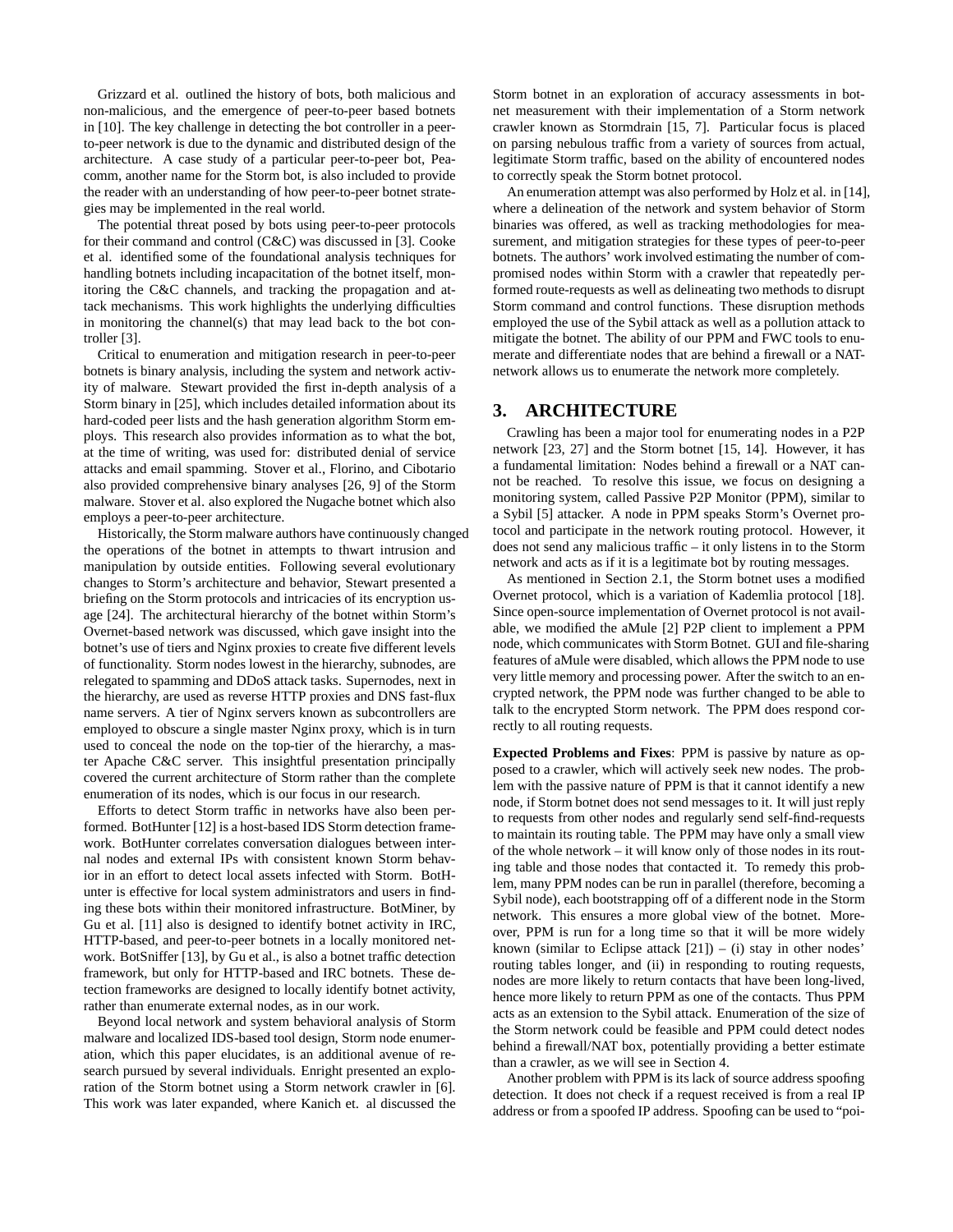son" the network or by other researchers monitoring the Storm network. PPM is hence modified to include a *handshake* mechanism. After receiving a request from a node in the network, the PPM will reply to that node as before. In addition to that reply message, the PPM will send a request to that node, expecting a response. If the node responds, then the IP address is real, not spoofed. However, if the node does not respond, it does not necessarily mean the IP address is spoofed: (i) The node could have gone offline or changed its IP address due to DHCP, or (ii) the request packet from the PPM was lost in transmission, (iii) the IP address is in fact spoofed, or (iv) the bot (or the node who sends messages to the PPM) has a special protocol, which prevents it from replying to arbitrary messages. For example, a crawler does not have to reply to either the PPM or FWC.

**Distinguishing Firewalled Nodes**: The final modification to the PPM design is to add a firewall checker (FWC), which is used to determine if a Storm node is firewalled. As mentioned in Section 2.2, firewalls and NATs will allow packets through only if the machine behind the firewall initiated (sent a message) the connection to the machine outside of the firewall. If a node is firewalled, it will reply to the PPM request since it originally sent a request to PPM (firewalls do not speak specific application-level protocols and will let any packets through) but not to the FWC request. Again, this is not fool-proof for the same reasons as the PPM, that is, if a node did not reply to FWC, it does not necessarily mean that the node is firewalled. Since both the PPM and FWC are run for an extended time, if a node never replies to FWC, then it is highly likely that the node belongs to case (i), (iii) or (iv) described above. Note that for all these cases, it will not reply to crawler as well. In other words, FWC tries to emulate the behavior of the crawler, which sends messages to arbitrary node. The PPM and the FWC have to be run on separate IP addresses but on the same LAN so that the PPM request and the FWC request will be sent at almost the same time. This prevents the Storm node from receiving the PPM request, replying to it, going offline, and then receiving the FWC request, which does not get replied since the Storm node is now offline.

**Implementation Details:** Both PPM and FWC each keep track of all request packets sent. After not receiving a response for 15 seconds, that packet will be deleted and marked as timed-out. The number of responses received and requests timed-out for each IP address is collected. Since FWC will be sending requests to nodes in the Storm network, unfirewalled nodes will learn of FWC and might pass this information along to other nodes. Thus, FWC might also become popular. This needs to be avoided because if FWC becomes popular, then it will receive messages from firewalled nodes (from our observation of the Storm network, a node sends a request to every node in its routing table every 10 seconds). A firewalled node might respond to a FWC request if the node recently sent FWC a message – the firewall will let the FWC request through). This leads to an undercount of firewalled nodes. FWC is hence modified to drop all request messages not coming from PPM IP addresses. Also, PPM messages to FWC are in a special format, which is unlikely to be replicated by outside nodes – the message type and format is not the same as the Storm network.

Figure 1 shows the components of the final PPM architecture:

- **1.** A Storm node in the bot network sends a request to one of our PPM
- **2.** PPM replies to the request and sends another request to that Storm node
- **2'.** At the same time, PPM also sends a message to FWC telling it to send a similar request to that Storm node



**Figure 1: Final Design of the PPM**

**2".** Upon receiving this message, FWC sends a request to the same Storm node (same request that PPM sent to that Storm node).

If the Storm node replies to 2', the IP address is not spoofed. If the Storm node replies to 2", it is not behind a firewall or a NAT.

# **4. ANALYTICAL AND EXPERIMENTAL RE-SULTS**

### **4.1 Experimental Settings**

Using 5 computers not behind a firewall, we deployed infected nodes, PPM nodes, the FWC, and a P2P network crawler. On two machines, we deployed 256 PPM nodes, which lies on the same LAN as a third machine running the FWC. The results of this paper are based on data collected from 20 days (Aug 25 to Sep 18 2008) of the PPMs and FWC, combined with 10 days (Sep 8 to Sep 18 2008) crawler, which ran on the fourth machine. We also deployed 16 virtual machines (referred to as VMBOTs) on the fifth computer and infected each of them with Storm. As mentioned in Section 2.2, running a bot on a Virtual Machine is similar to running it on a baremetal machine with the added benefit that multiple bots can be run on one physical machine instead of multiple physical machines. We made sure that the behavior of the bot running on a VM and running on a bare-metal machine are similar, so as to make sure that the bot did not detect the VM and started behaving abnormally. The reason to run a bot within a VM is to obtain some ground truth about the normal behavior of the botnet if its behavior changed due to an update. We want to stress that both PPM, FWC, and crawler speak only UDP and do not participate in any illegal activities of the Storm botnet. Moreover, we set up our VM bot such that all spam and other illicit traffic was blocked.

#### **4.2 PPM vs Crawler**

We compare the coverage of the crawler and the PPM and analyze how well the crawler can accurately enumerate all the Storm nodes in the network. First, we try to determine how many Storm nodes are firewalled, since as explained in Section 3, crawling cannot find firewalled nodes. Figure 2 shows the CDF of the fraction of responses of every node. The fraction of responses for each IP address is calculated as

Number of Responses Number of Responses + Number of Timeouts

**PPM:** On average, each node in the network will respond to more than 60% of the PPM requests. The time-outs can be attributed to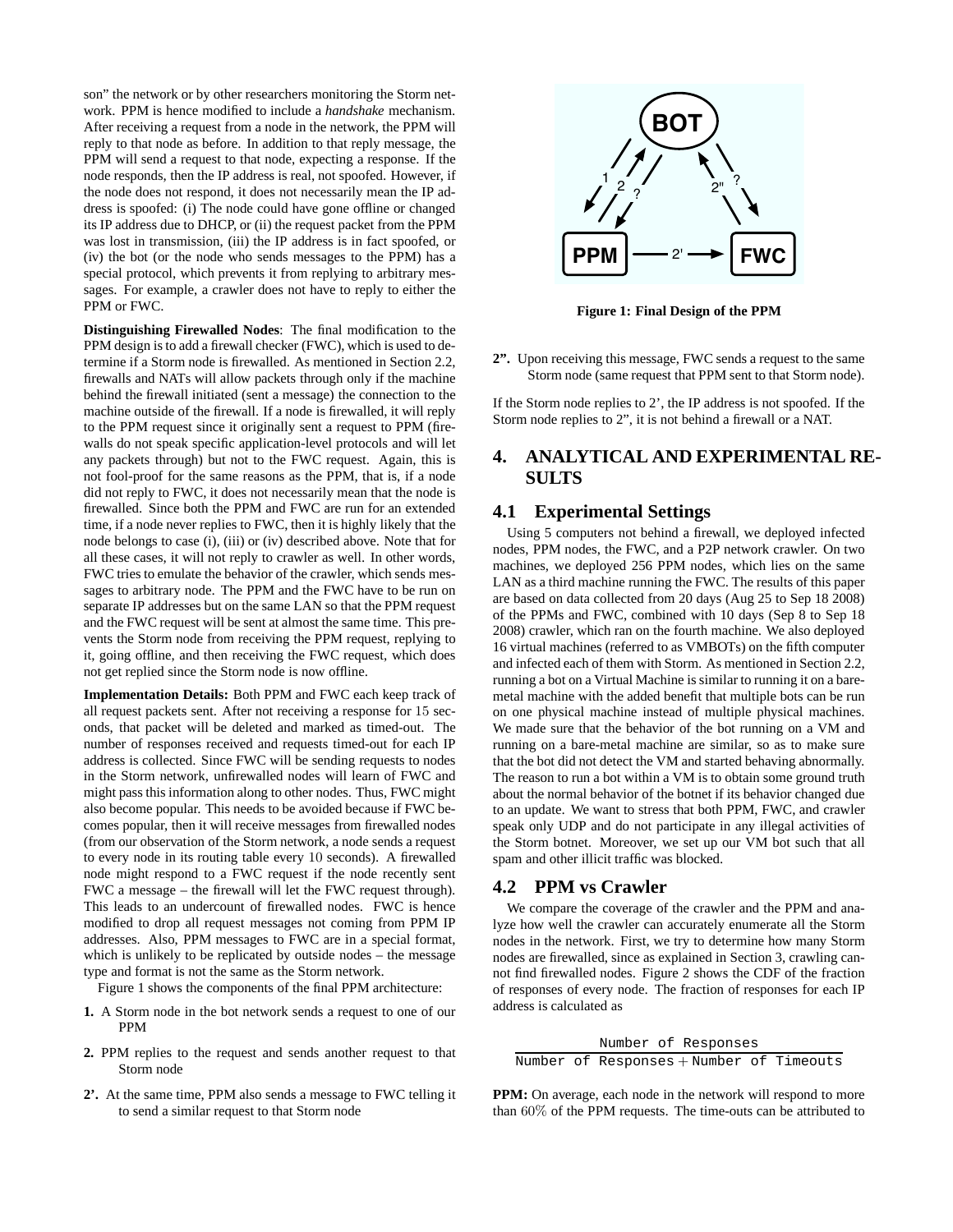

**Figure 2: CDF of fraction of responses per IP address for both PPM and FWC**

packet loss and churn. A response to PPM means that the node is part of the Storm network. We do not distinguish if some of the IP addresses fall within the same subnet, for example, controlled by an ISP or BGP router. About 6% of the IP addresses never respond to any requests sent from the PPM. We believe the number of requests that were not responded to is due to a combination of the following factors:

- Spoofed IP addresses: There is no ground truth as to whether an IP address is spoofed, but some of those nodes could be spoofed – either by researchers or rival botnet operators.
- Packet loss: All messages are over UDP, which uses no packet retransmission or packet acknowledgment.
- Overloaded bot: Each of our PPM nodes receives about 100 messages per second (not counting the extra messages generated due to the handshake mechanism). A bot will receive the same order of magnitude of messages and if it is running on an older machine, it could be overloaded with messages and not be able to respond to all requests.
- Application state: Each bot could be keeping track of some state such as IP addresses a message has been sent to in the past time period. Since half of the PPM nodes uses the same IP address, a response might be sent to one PPM node but not the other.
- Other researchers: For example, another researcher's crawler will most likely not respond to PPM (or FWC) requests. We believe that there are a fairly large number of crawlers on the Storm network.

We do not try to differentiate if a failure to reply to a packet means that the IP address is spoofed or for any of the reasons mentioned above, since one of the goals of PPM is to find the nodes in the network.

**FWC:** About 46% of the nodes never respond to FWC – this does not mean that 46% of the nodes are firewalled. Nodes' failure to reply to packets can be due to any of the reasons, or a combination of reasons, mentioned above. This result implies that more than 40% of the nodes in the Storm cannot be discovered by a crawler. **Coverage:** We next compare the coverage of PPM and the crawler for each day. Coverage indicates the number of Storm nodes found. Figure 3 shows the number of IP addresses discovered by both the crawler and the PPM for each day that PPM has been running. The lack of data for the crawler for the first 10 days is due to starting PPM before the crawler. As can be seen from the figure, even



**Figure 3: Number of IP addresses found by crawler and PPM per day**

if the crawler was started earlier, it would not have improved the crawler's coverage of the Storm network since it contacts a constant amount of Storm nodes every day. Note that the figure indicates the total number of IP addresses found per day. It does not differentiate if the same IP addresses were also found the previous day.

PPM's coverage is consistently higher than the crawler's. This is due to a number of reasons – the major one being that the crawler is not able to find and enumerate most of the Storm nodes due to firewalled bots.



**Figure 4: Percentage of IP addresses found by crawler that were also found by PPM per day**

Although PPM can find more nodes than the crawler, it could be the case that they are finding different nodes. Figure 4 shows the percentage of IP addresses that the crawler found which the PPM also found, for each day of running both the crawler and the PPM. This shows that most of the nodes found by the crawler were also found by the PPM. However a lot of nodes (up to 30% on some days) are seen by the crawler but never sent a message to our PPM nodes. The percentage of nodes found by the crawler that were also found by PPM over the whole time period (8 days) is 87%. Since this would imply that PPM did not receive a message from a large portion (13%) of the network, we looked at the crawler logs to determine when each of those nodes were found and how long they responded to the crawler's requests. We found that those IP addresses that crawler found but PPM did not find (call those nodes C) had a *lifetime* of 19 minutes. Those IP addresses that were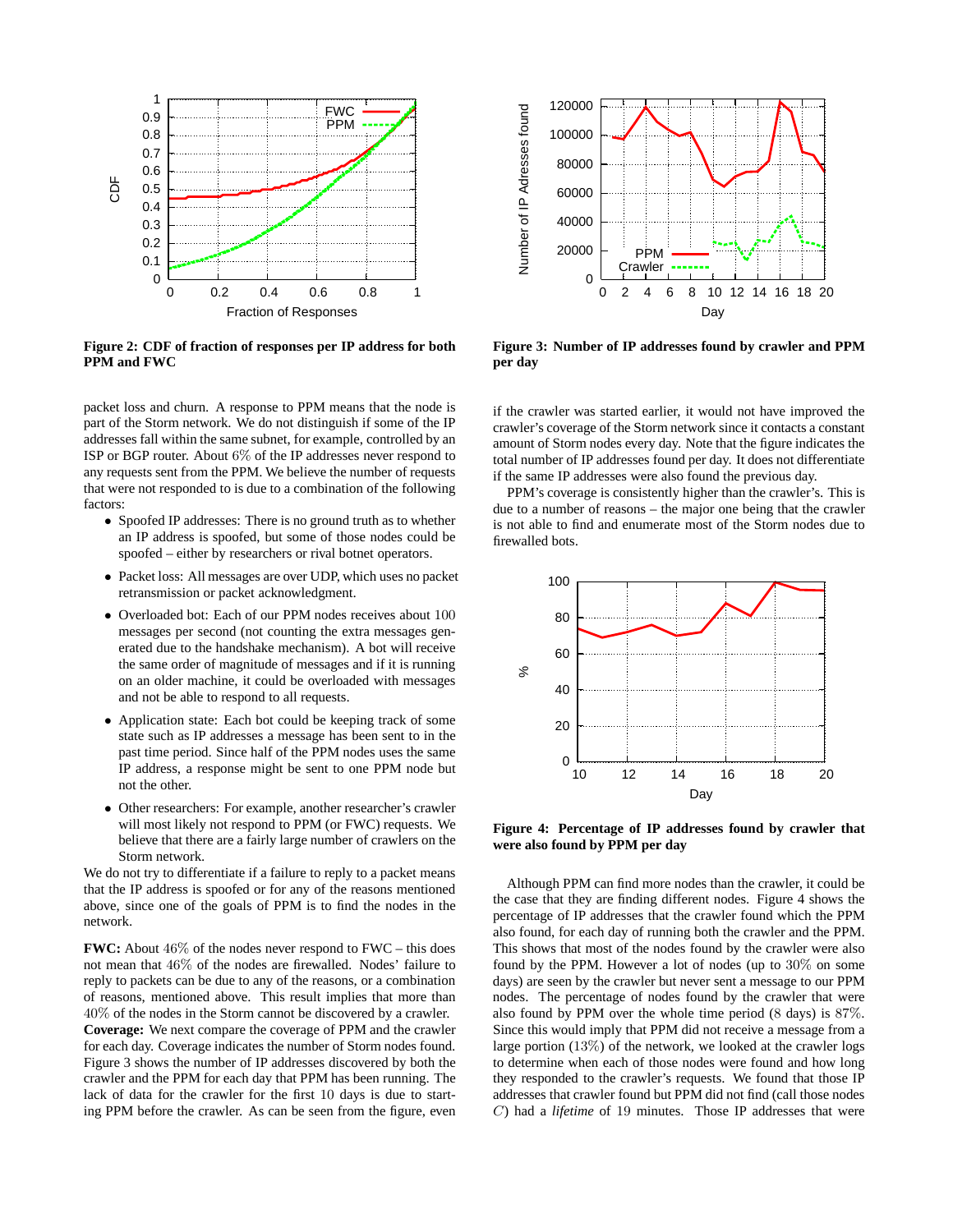found by both the crawler and the PPM (call those nodes  $I$ ) had a *lifetime* of 100 minutes in the crawler logs. A lifetime of 100 minutes means that the node keeps responding to the crawler for 100 minutes, then stopped responding to the crawler. This can be due to (i) the Storm worm being removed from that node, or (ii) the node went offline.



**Figure 5: CDF of the lifetimes of nodes that (i) were found by the crawler but not by PPM and (ii) found by both the crawler and the PPM**

Figure 5 shows the CDF of the lifetimes of the nodes for both cases  $C$  (Crawler – PPM) and  $I$  (Crawler  $\&$  PPM). Note that the graph does not go all the way to a CDF of 1 because there are a few nodes that are long-lived and the graph will be unreadable.  $80\%$  of C nodes have a maximum lifetime of 10 minutes, while  $80\%$  of the I nodes' lifetime are 50 minutes. The nodes which have a short lifetime are not found by PPM. This is expected as the crawler actively seeks new nodes, whereas the PPM passively wait to receive messages from other nodes, and thus wait to become popular and be in many nodes' routing tables. Although the PPM misses those nodes, they do not come back online afterwards. Thus the crawler is not finding nodes that the PPM can find.

### **4.3 Coverage of PPM**

The previous section showed that crawling is not a good method for enumerating all the P2P bots in the Storm network. This section examines in more details the coverage of the Storm network obtained by PPM. We also analyze how good the enumeration provided by PPM is and how likely is it true.

**Modelling Coverage of PPM:** First of all, we determine the likelihood that at least one of our PPM nodes will be sent a message by a Storm bot. Our analysis is based on the *bins and balls* problem. We will describe the problem and then see how it relates to PPM receiving a message.

In the *bins and balls* problem, let's first assume that you have  $n$  bins and 1 ball and you have to throw the ball into one of the bins. The probability that each bin will get the ball is  $\frac{1}{n}$ , assuming that each bin is equally likely to receive the ball. The probability of a bin not receiving a ball is thus  $1 - \frac{1}{n}$ . If k balls are thrown instead of just 1 ball, the probability of a bin not receiving a ball is  $(1 - \frac{1}{n})^k$ . Finally, the probability of a bin receiving at least 1 ball is  $1-(1-\frac{1}{n})^k$ .

The same model can be used to determine the likelihood of PPM receiving at least 1 message from a bot. However, simply changing the variables do not work because in Kademlia-style P2P networks, all the nodes do not have an equal probability of receiving a message. Some nodes have a higher probability of receiving a message than others. For example, since our PPM is online for a long period of time, it will be on many nodes' routing table and will be popular and the probability of PPM receiving a message is higher than a Storm bot that only comes online for 15 minutes per day – enough time for the user to check his/her email. The model used can be thought of as a *biased bins and balls* problem. Going back to the basic *bins and balls* problem, some bins are "larger" and have a higher probability of receiving a ball than other bins. As we will see later, different nodes in the Storm network have a different probability of receiving a message (see Figures 6 and 7). The probability of PPM receiving a message from a bot is calculated as  $L = 1 - (1 - p)^k$ , where p is the probability of PPM receiving a message from a bot for a particular hash, and  $k$  is the number of nodes a bot sends a message with that hash to (see Section 2.1 for the Storm hash generation algorithm). Next, we experimentally determine the value of  $p$  and show what  $L$  is for varying values of k.

**Probability of PPM receiving a random message:** To obtain the probability p of PPM receiving a message from a Storm bot, we analyzed the VMBOT data. We looked at only the following 3 message request types (an outline of the other Overnet message types is given in Appendix A) –

- *Search* is a message used in routing to find the replica roots
- *GetSearchResult* is a message sent to possible replica roots to get the actual result (binding information)

• *Publish* is a message meant to publish binding information The other two request message types are *Connect* which is to bootstrap to the Storm network, and *Publicize* which is a "keep-alive" message sent every 10 seconds. The *Connect* messages are used only for new nodes to bootstrap to the network and are not considered since they apply only to new nodes or old nodes that want to rejoin the network, and might include a bias for nodes that constantly churn out and in the network. The *Publicize* requests are not considered since those are sent only to nodes in the routing table. This will include a bias towards nodes that are long-lived (such as PPM). The three message types *Search*, *GetSearchResult*, and *Publish* are sent more uniformly as shown in Figure 8. Each node is equally likely, regardless of nodeID, to receive a *Search*, *GetSearchResult*, and *Publish* request. We looked at 20 target IDs for *GetSearchResult* and *Publish*, represented by the 20 blue points on the graph. The red points indicate the nodes that are contacted for that target ID. The x-axis represents the first 8 bits of the ID (in decimal) of the nodes contacted. For each target ID, the nodes contacted are uniformly distributed across the ID space. As expected, more nodes are contacted closer to the target ID since those nodes are potentially the "replica roots".

Figure 6 shows the number of nodes that each of the 16 VM-BOTs sends a request to and the number of our PPM nodes which are among those nodes, for the three message types described above. For example, Figure 6 (a) shows the number of contacted nodes for **Search** requests from each of the VMBOTs. Point [1000, 22] on the graph means that a *Search* request with hash H was sent to 1000 nodes and 22 of those 1000 nodes were our PPM nodes. Each point represents a request for a different hash. The line of best fit is also shown and is drawn using the *polyfit* algorithm from matlab [17]. The algorithm works by solving the least square problem to draw the line of best fit. For *Search* requests, the probability p (slope of the line of best fit) of PPM receiving a message from a Storm bot is 2.3%; for *GetSearchResult* requests, the probability is 3.3%; and for *Publish* requests, the probability is 3%. The first line of Table 1 shows the result for PPM.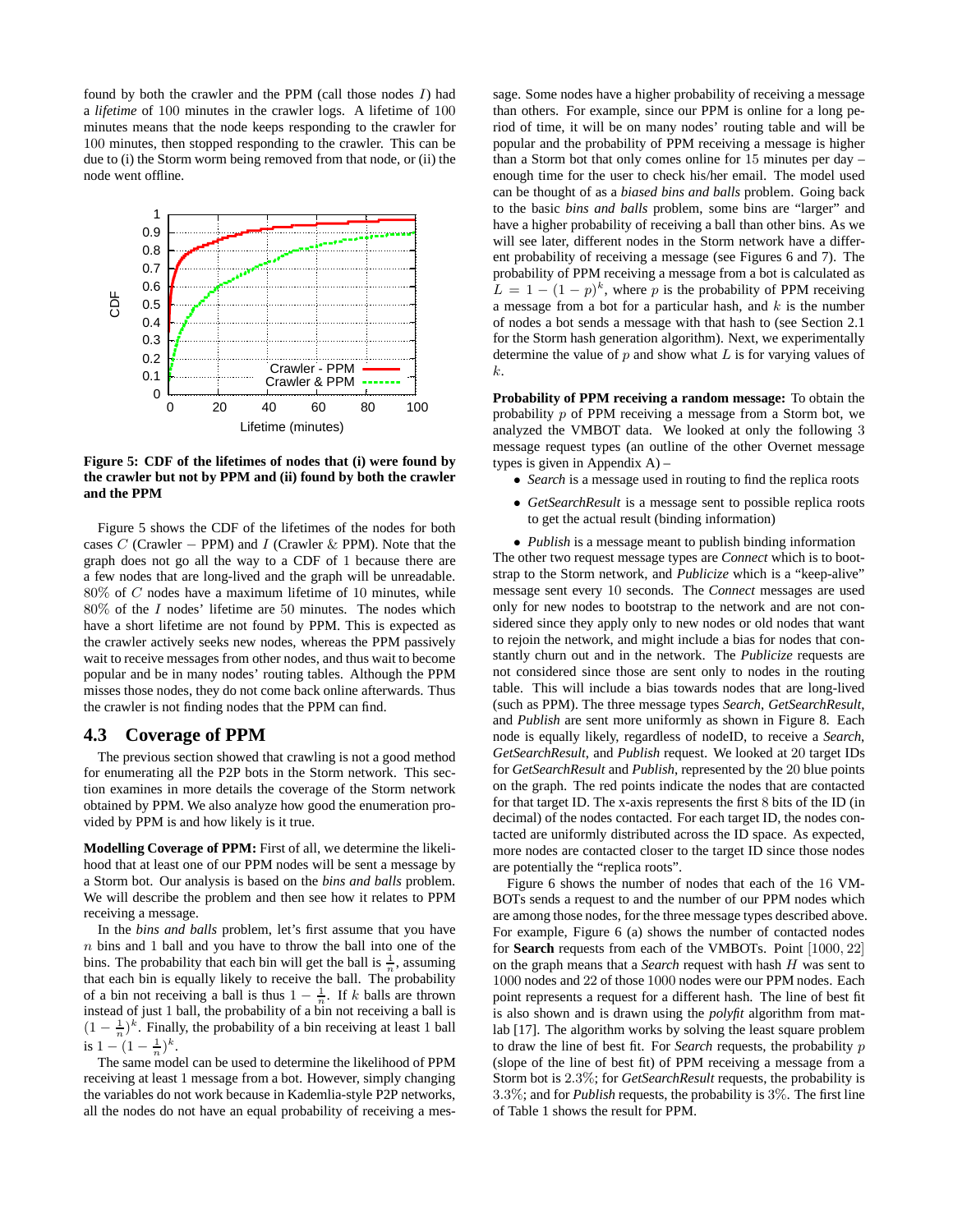

**Figure 6: Number of contacts a bot sends a message to and the number of those contacts which are our PPM nodes for (a)** *Search***, (b)** *GetSearchResult***, and (c)** *Publish* **message types**



**Figure 7: Number of contacts a bot sends a message to and the number of those contacts which are a certain bot for (a)** *Search***, (b)** *GetSearchResult***, and (c)** *Publish* **message types**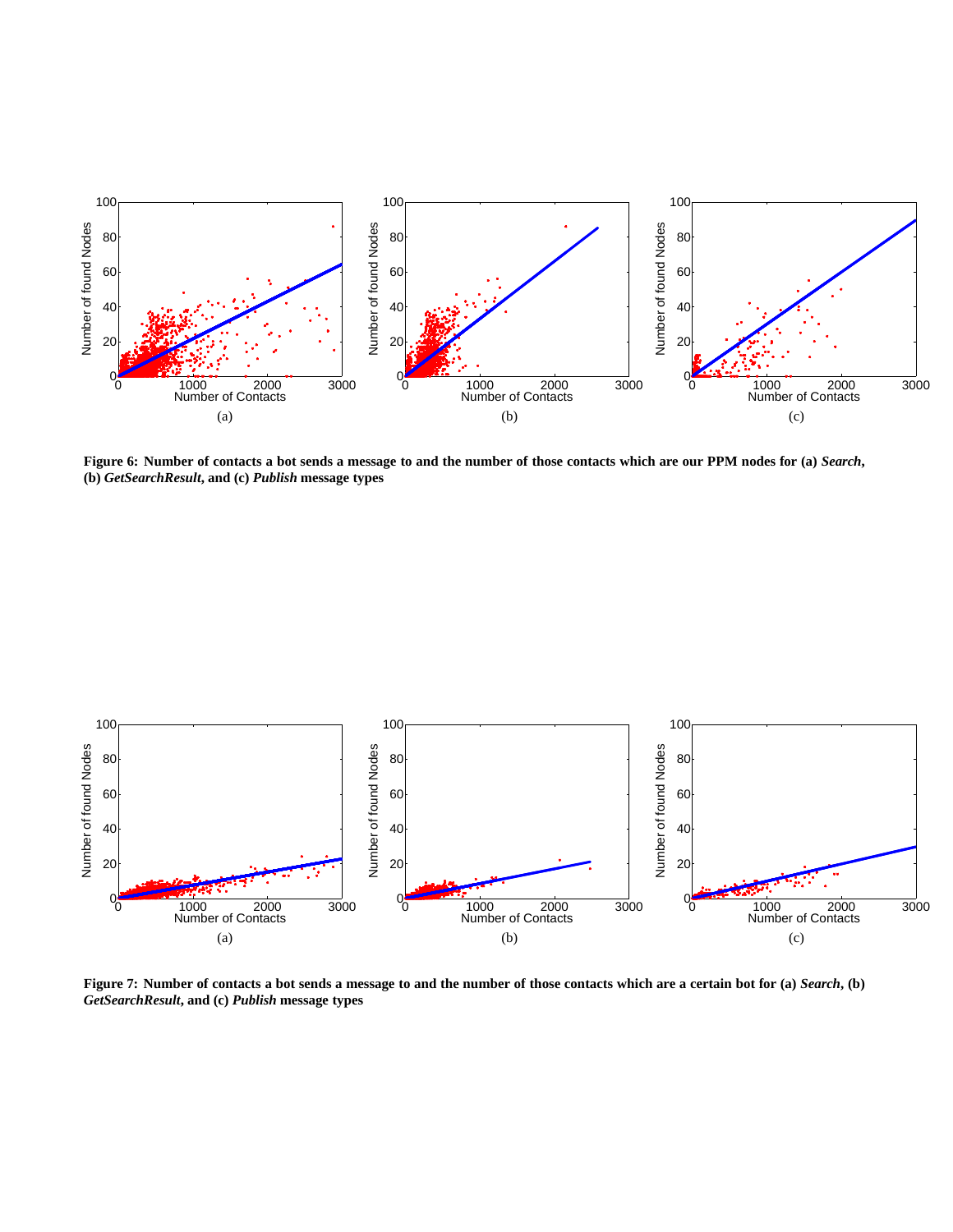

**Figure 8: Distribution of Storm node IDs for search and publish**

|     |            | Search GetSearchResult Publish |         |
|-----|------------|--------------------------------|---------|
| PPM | $12.3\%$   | $3.3\%$                        | 3%      |
|     | Bot 0.95\% | $0.9\%$                        | $1.0\%$ |

**Table 1: Probability of receiving a message for each of the** 3 **message types for PPM and a random Storm node**

We also varied the number of PPM nodes to determine the effect on the coverage. Figure 9 shows the result for the three message types. It shows that increasing the number of PPM nodes results in a linear increase in the probability of PPM seeing a message from a bot. From the graph, we can obtain the probability  $p$  of PPM receiving a message with some hash from a bot to be 3% with 256 PPM nodes. Although it might be tempting to keep increasing the number of PPM nodes to see if the probability keeps increasing linearly, we show that even with  $p = 3\%$ , the probability L of PPM being sent a message from any bot is close to 100%.



#### **Figure 9: Probability of PPM receiving a message from a Storm node for varying number of PPM nodes**

Figure 10 shows the plot of  $1-(1-p)^k$  with varying k, where k is the number of nodes that a bot sends at least one message with a daily hash to. Thus, our PPM will receive a message from one bot

with very high likelihood  $(87\%)$  if k is greater than 100 contacted nodes. If  $k = 200$ , the probability goes up to 98%. Looking at both Figures 6 and 7, each bot sends the same hash (for either of the three message types) to at least 200 nodes, suggesting that PPM can find most of the nodes in the Storm network. We also want to emphasize that running 256 PPM nodes is not hard – each PPM nodes uses a few MB of memory and very little bandwidth and CPU usage.



**Figure 10: Plot of the probability of** 256 **PPM nodes receiving a message from all the Storm bots for varying** k**, where** k **is the number of nodes contacted by a Storm bot**

**Probability of a set of bots receiving a random message:** We next compare the probability of PPM receiving a message from a bot with the probability that a bot will receive a message from another bot for each hash. Since we do not control 256 real bots, we randomly picked 256 "long-lived" IP addresses in the VMBOT data set, that is, IP addresses that appear every day. Figure 7 shows the three graphs, along with the line of best fit. The slopes of each graph is less than the slope for the graphs from Figure 6 for each message type. The probability of 256 PPM nodes seeing a message from a Storm bot is higher than the probability of 256 bots seeing a message from the same Storm bot. This does **not** indicate that deploying 256 PPM nodes provides a better coverage of the network than deploying 256 bare-metal (or VM) bots. This is because all the PPM nodes have been online for weeks, which is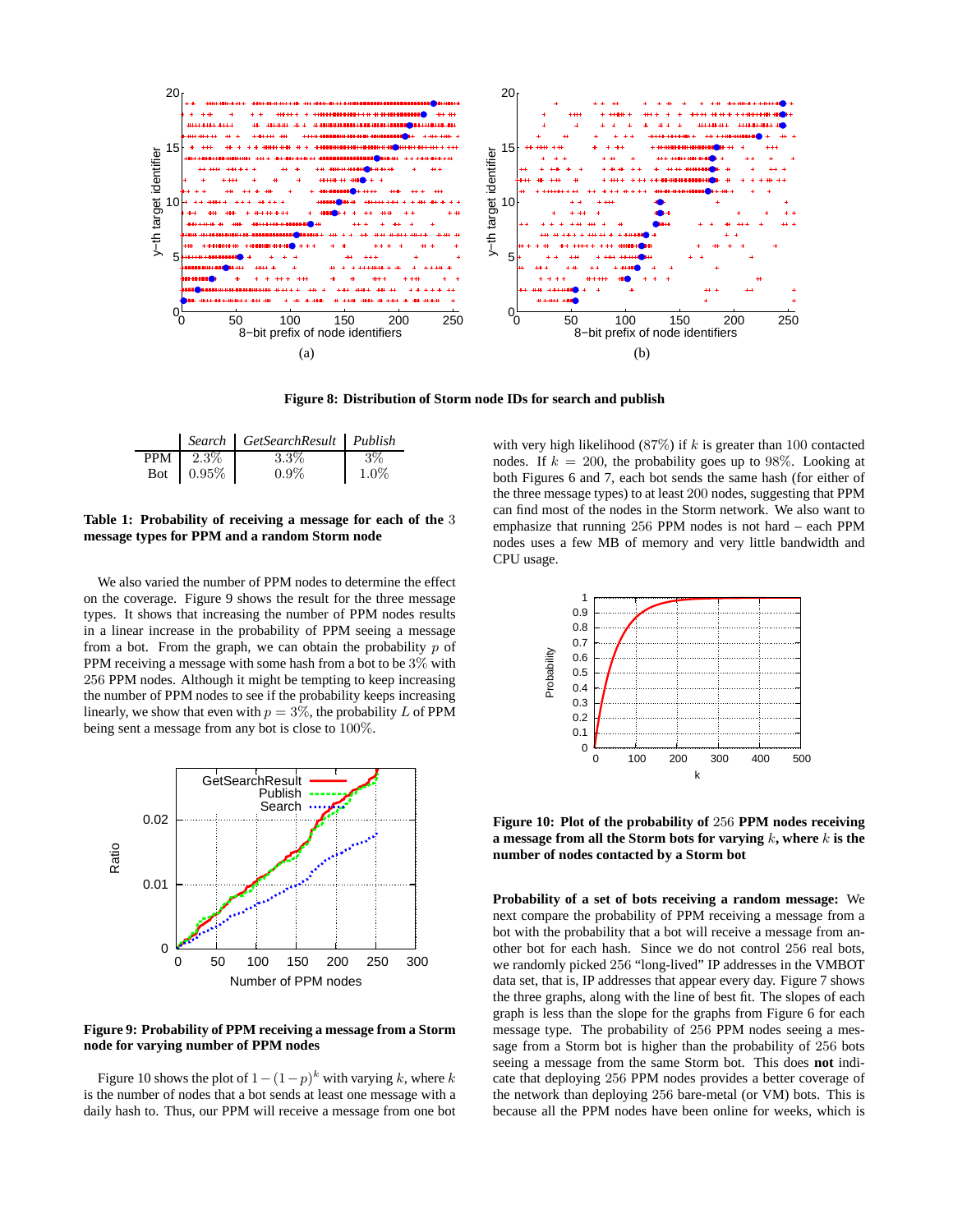longer than the average Storm bot. PPM is thus more likely to be in other nodes' routing table and more likely to be returned in responses when nodes try to learn of other nodes in the network. The second line from Table 1 shows the probability for each message type for the probability  $p$  of other bots receiving a message from a Storm bot.

### **4.4 Dynamic IP Block Aliasing**

In the previous section, we have shown that we can enumerate the entire Storm network with high probability. However, care has to be taken not to overcount the number of Storm nodes in the network. Some of the different IP addresses could actually be related and represent the same Storm bot, due to dynamic IP block aliasing and DHCP changes. Thus, counting the total number of IP addresses as the total number of bots in Storm is a gross overestimate.

SORBS [22] (Spam and Open-Relay Blocking System) is a system which contains a blacklist of spamming IP addresses. It also contains a list of dynamic IP addresses. The IP addresses inside the SORBS dynamic user and host list are usually manually added and could be missing a lot of dynamic IP addresses. Moreover, some of the IP addresses could not be dynamic anymore. We believe that although the SORBS data is probably an underestimate of the total number of dynamic IP addresses, it still reliably can tell us whether an IP address is dynamic or not.

Figure 11 shows the total number of IP addresses found by PPM and the number of IP addresses from that total which are dynamic according to SORBS. About 20% of the IP addresses are dynamic. However, it is very hard to tell which IP addresses are from the same bot. For example, two dynamic IP addresses in a

16 subnet might be the same node, but could be from two different smaller ISPs which are customers of the same bigger ISP.

Figure12 shows the number of IP addresses found by PPM daily. The number of dynamic IP addresses is also shown.  $25 - 30\%$  of the total number of IP addresses found per day are dynamic. This shows that just counting the number of IP addresses is an overestimate in trying to enumerate any network and the dynamic IP addresses consist of a good percentage of the total number and should be considered.



**Figure 11: Number of IP addresses found by different number of PPM nodes for** 7 **days**

Although SORBS gives only a rough estimate of the total number of dynamic IP addresses, we explored other methods of determining whether an IP address is dynamic. UDMAP [28] is such a method. It looks at application-level server logs and patterns of IP addresses. The IP addresses are then classified as either dynamic or



**Figure 12: Number of IP addresses found daily by PPM and the number which are dynamic according to SORBS**

not and can change over time. It found over 100 million dynamic IP addresses in the world. However, UDMAP is not publicly available at the moment.

### **4.5 Recent Development**

More recently, PPM was left running for more than 90 days (Aug 24 to Nov 30 2008). The number of IP addresses found by PPM is shown in Figure 13. The sharp drop at Day 21 (September 20, 2008) is related to the shutdown of the Intercage ISP [1] which was believed to host the subcontrollers of the Storm network. Since that time, the number of IP addresses found by PPM has been continuously decreasing. We believe that Storm is not dead yet but can easily bounce back to its better days.



**Figure 13: The number of IP addresses found by PPM per day**

#### **5. CONCLUSION**

In this paper, we presented PPM as an enumeration method for the Storm peer-to-peer botnet and analyzed the differences in enumeration results from the PPM and a crawler. As expected, the PPM instances were able to enumerate significantly more nodes than the crawler as it cannot enumerate nodes behind firewalls. Further, some of the nodes which the PPM could not find (but the crawler does) have a shorter life-time. We also used the biased bins and balls problem to model and analyze the PPM coverage. The result indicates that when a bot sends a sufficient number (approximately 200) of P2P messages, the PPM can detect it with high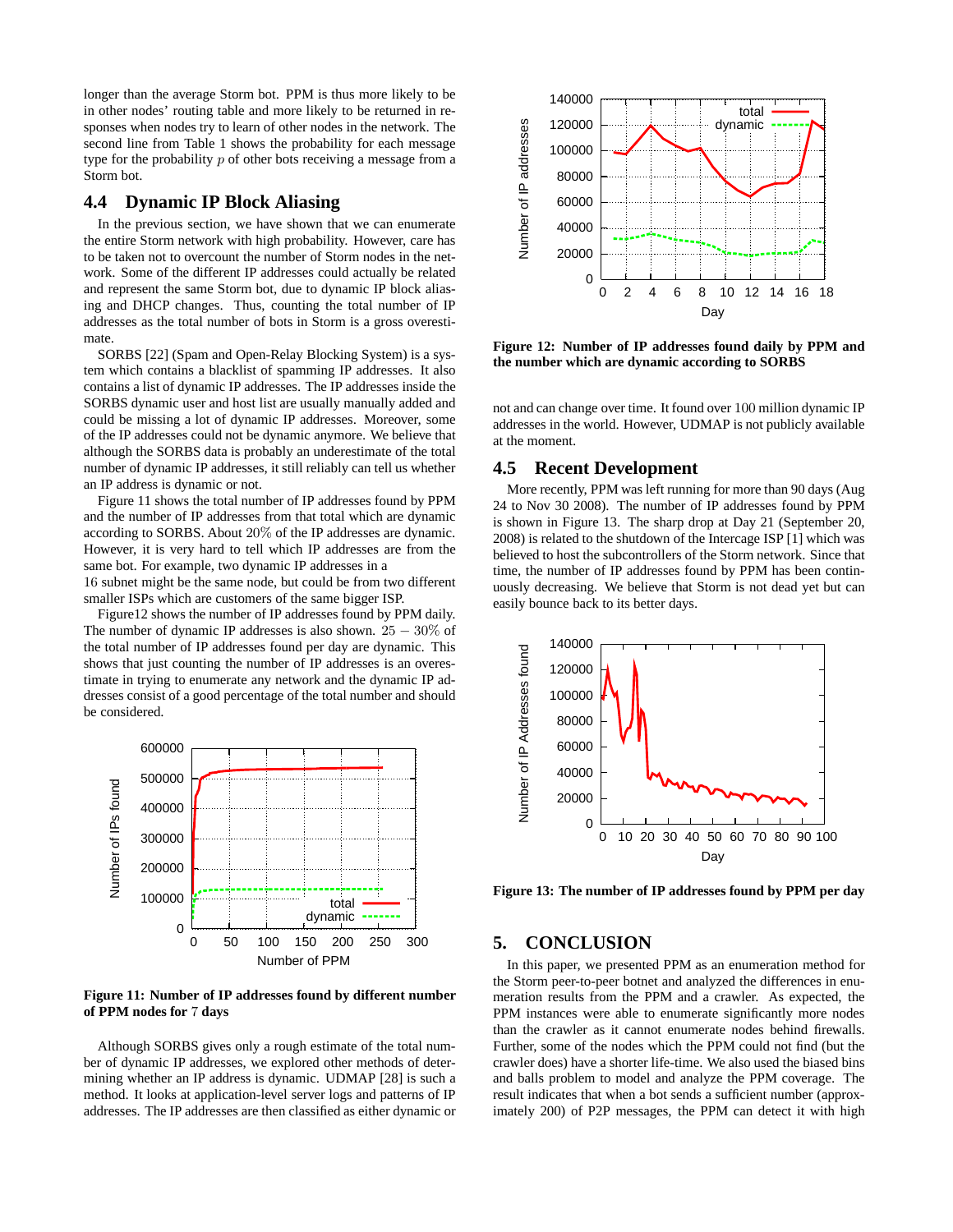probability. We also verified that most of the nodes detected by the PPM are either researchers or actual bots.

# **6. ACKNOWLEDGEMENT**

We thank Rick Wesson at Support Intelligence for providing network testbeds for our experiments. This research is supported in part by the NSF under grant CNS-0716025, DUE-0723808, DUE-0830624, DUE-0516085, iDefense (VeriSign), KISA, ROSAEC, and GAANN Fellowship.

### **7. REFERENCES**

- [1] Atrivo/intercage's disconnection briefly disrupts spam levels. http://blogs.zdnet.com/security/?p=2006.
- [2] aMule network. http://www.amule.org.
- [3] E. Cooke, F. Jahanian, and D. McPherson. The zombie roundup: Understanding, detecting, and disrupting botnets. In *Usenix Workshop on Steps to Reducing Unwanted Traffic on the Internet*, pages 39–44, July 2006.
- [4] D. Dagon, G. Gu, C. Lee, and W. Lee. A taxonomy of botnet structures. In *Proceedings of the 23rd Annual Computer Security Applications Conference*. ACSAC, December 2007.
- [5] J. R. Douceur. The sybil attack. In *Proc. of the International workshop on Peer-To-Peer Systems (IPTPS) 02*, March 2002.
- [6] B. Enright. Exposing storm. In *ToorCon*, 2007.
- [7] B. Enright, G. Voelker, S. Savage, C. Kanich, and K. Levchenko. Storm: When researchers collide. *;Login, Usenix*, 33(4), August 2008.
- [8] Attacks on virtual machine emulators, http://www.symantec.com/avcenter/ reference/Virtual\_Machine\_Threats.pdf.
- [9] E. Florino and M. Cibotariu. Peerbot: Catch me if you can. In *Symantec Security Response: Ireland, Virus Bulletin*, March 2007.
- [10] J. Grizzard, V.Sharma, C. Nunnery, B. Kang, and D. Dagon. Peer-to-peer botnets: Overview and case study. In *Usenix First Workshop on Hot Topics in Understanding Botnets*, April 2007.
- [11] G. Gu, R. Perdisci, J. Zhang, and W. Lee. Botminer: Clustering analysis of network traffic from protocol and command and control channels in network traffic. In *Proceedings of the 17th annual USENIX Security Symposium*. USENIX Association, July 2008.
- [12] G. Gu, P. Porras, V. Yegneswaran, M. Fong, and W. Lee. Bothunter: Detecting malware infection through ids-driven dialog correlation. In *Proceedings of The 16th USENIX Security Symposium*. USENIX Association, August 2007.
- [13] G. Gu, J. Zhang, and W. Lee. Botsniffer: Detecting botnet command and control channels in network traffic. In *Proceedings of the 15th Annual Network and Distributed System Security Symposium*. ISOC, February 2008.
- [14] T. Holz, M. Steiner, F. Dahl, E. Biersack, and F. Freiling. Measurements and mitigation of peer-to-peer-based botnets: A case study on storm worm. In *Proceedings of the First USENIX Workshop on Large Scale Exploits and Emergent Threats*. USENIX Association, April 2008.
- [15] C. Kanich, K. Levchenko, B. Enright, G. Voelker, and S. Savage. The Heisenbot uncertainty problem: Challenges in separating bots from chaff. In *Proceedings of the First USENIX Workshop on Large Scale Exploits and Emergent Threats*. USENIX Association, April 2008.
- [16] Mainline. http://www.bittorrent.com.
- [17] matlab. http://www.mathworks.com/.
- [18] P. Maymounkov and D. Mazières. Kademlia: A peer-to-peer information system based on the xor metric. In *1st International Workshop on Peer-to-Peer Systems*, pages 53–62, 2002.
- [19] The Overnet Protocol, https://opensvn.csie.org/ mlnet/trunk/docs/overnet.txt.
- [20] M. Rajab, J. Zarfoss, F. Monrose, and A. Terzis. A multifaceted approach to understanding the botnet phenomenon. In *Proceedings of the USENIX Internet Measurement Conference*. USENIX Association, October 2006.
- [21] A. Singh, T.-W. J. Ngan, , P. Druschel, and D. S. Wallach. Eclipse attacks on overlay networks: Threats and defenses. In *IEEE International Conference on Computer Communications (Infocom)*, 2006.
- [22] SORBS.
- http://www.us.sorbs.net/faq/dul.shtml.
- [23] M. Steiner, T. En-Najjary, and E. W. Biersack. A global view of kad. In *IMC '07: Proceedings of the 7th ACM SIGCOMM conference on Internet measurement*, pages 117–122, New York, NY, USA, 2007. ACM.
- [24] J. Stewart. Protocols and encryption of the storm botnet. http://www.blackhat.com/presentations/ bh-usa-08/Stewart/BH\_US\_08\_Stewart\_ Protocols\_of\_the\_Storm.pdf.
- [25] J. Stewart. Storm worm ddos attack. http://www.secureworks.com/research/ threats/view.html?threat=storm-worm, February 2007.
- [26] S. Stover, D. Dittrich, J. Hernandez, and S. Deitrich. Analysis of the storm and nugache trojans - P2P is here. *;Login, Usenix*, 32(6), December 2007.
- [27] D. Stutzbach and R. Rejaie. Improving lookup performance over a widely-deployed DHT. In *IEEE International Conference on Computer Communications (Infocom) 06*, 2006.
- [28] Y. Xie, F. Yu, K. Achan, E. Gillum, M. Goldszmidt, and T. Wobber. How dynamic are ip addresses? In *Special Interest Group on Data Communications (SIGCOMM)*, 2007.

# **APPENDIX**

# **A. OVERNET MESSAGE TYPES**

The Overnet message types are outlined below

- *Connect*: To bootstrap/join the network.
- *ConnectReply*: A bootstrap peer will return back to the new node a list of other peers so that the new node can start to build its routing table.
- *Publicize*: Hello message to say that you are still alive.
- *PublicizeAck*: Reply to the Hello message.
- *Search*: To find a certain ID or to maintain its routing table (basically a peer will send a Search message looking for itself, then it will know of other peers that are really close to itself in the DHT).
- *SearchNext*: The reply to a Search message includes ID, IP, and port of other peers.
- *GetSearchResult*: The node closest to the target ID is found, thus get the results of that search from that ID.
- *SearchResult*: Reply to the SearchInfo.